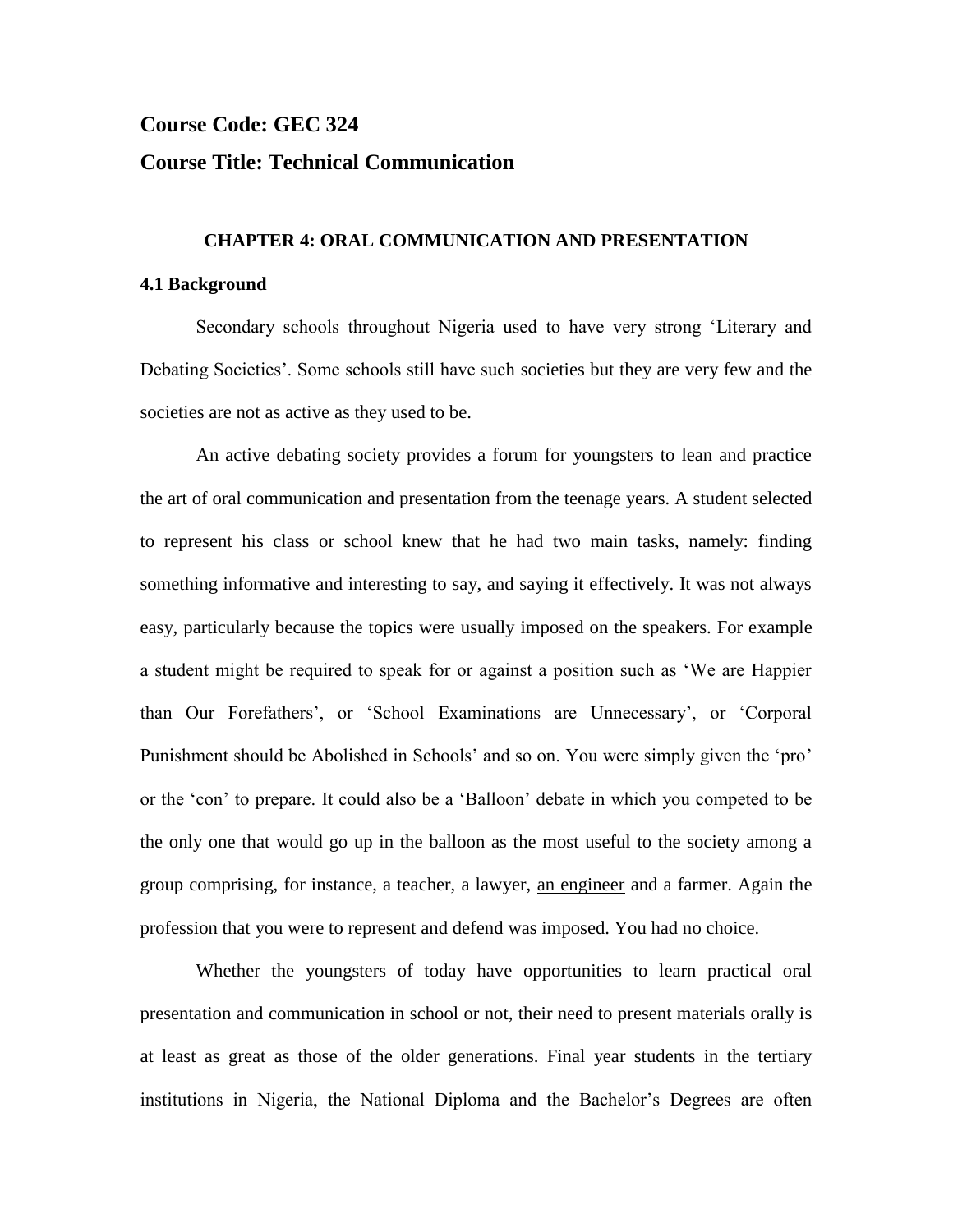required to write a final year long essay or a dissertation, and to present their work orally before a critical panel of examiners made up of their teachers/lecturers and (in some cases) external examiners. Presentations are also required after 3 or 6 months Students" Industrial Work Experience Scheme (SIWES). This is always an avenue for students to give a summary of practical knowledge acquired during the period of Industrial Trainings (IT). Also, professionals most especially Engineers often have oral presentations to make at conferences, seminars, workshops; lecture halls and sometimes, courtrooms.

To provide brief guidelines for effective oral presentation, the following must be looked at:

#### **4.2 Basic Information Needed**

Any person who is invited, or otherwise required, to give a talk or make any form of oral presentation should seek to have two (2) pieces of information before commencing preparation or even before accepting. The questions to ask are:

- (a) What audience?
- (b) How much time (do I have) for the presentation?

No one can prepare properly for an oral presentation without having a good idea of the composition of the audience. For example, a talk on the topic "Water Pollution and its Control' can be given before an audience consisting of school children and may also be given at an international forum comprising of Govt. Agencies, ADP, WHO, FEPA, UNICEF etc. The same topic could be the subject of a public lecture to a general audience, or to professionals in this area of knowledge. A different type of presentation would be required for each of these groups. The variables to be considered include the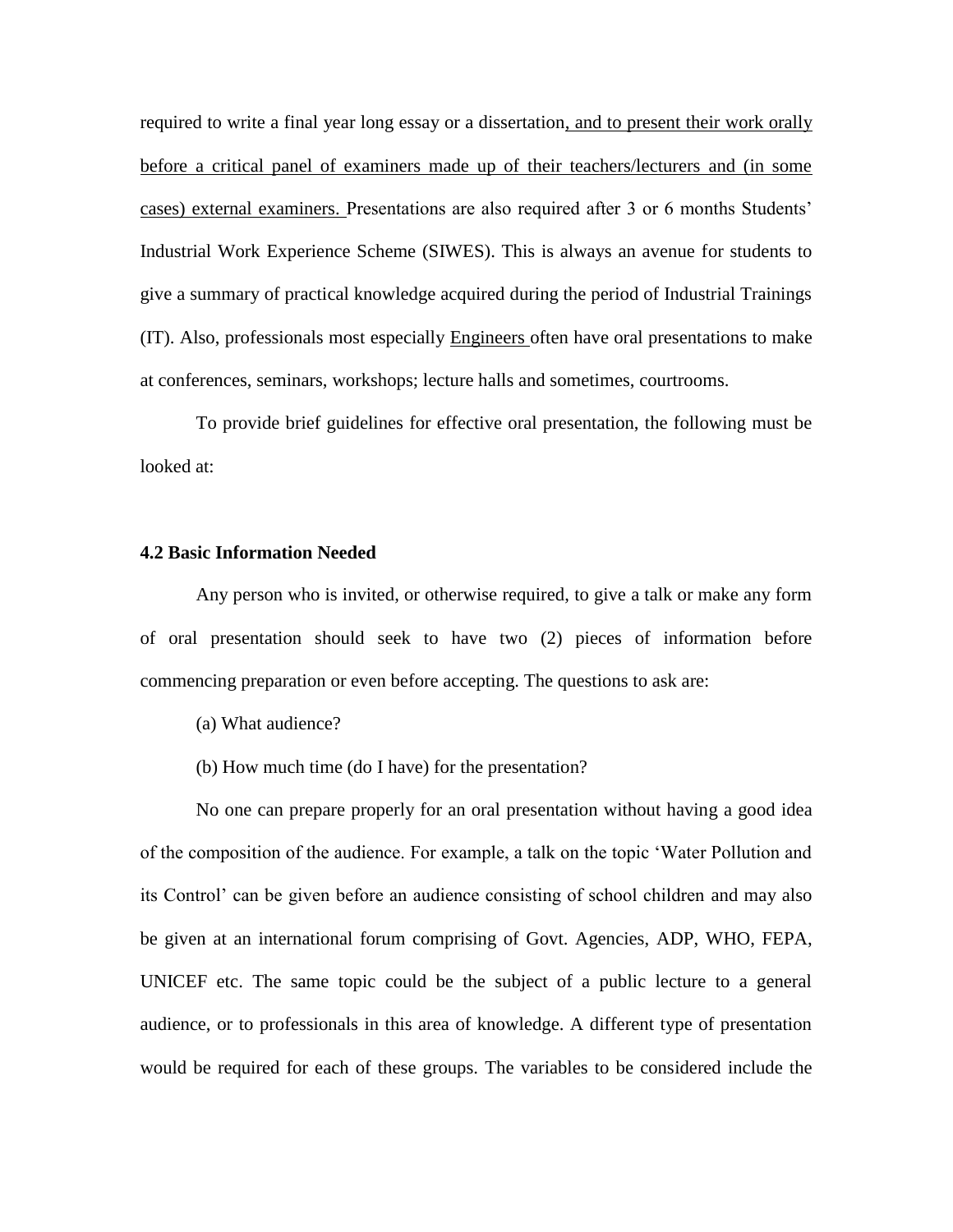choice of vocabulary and terminologies, the quantum and type of information to be given and the graphic aids to be used in the presentation. These variables are necessary and essential.

Knowledge of the time period available for the oral presentation is also of paramount importance. For a given audience, a speaker, to be effective, would need to know whether he has 10 minutes, 30 minutes or one hour to make his presentation.

A speaker who continues to speak fifteen minutes or more after he was to have stopped could displease his audience and lose its attention. In the same vein, a speaker who finishes in one-half of the time allotted is unlikely to be well thought of by a serious audience. It is therefore necessary to plan well so as to complete the presentation as close to the end of the time period allotted as possible. It is also necessary and important to know if there would be question from the audience.

## **4.3 Preparing the Speech**

Preparation of the speech is dependent on the forum at which it would be presented. Possible methods of preparing a speech include the following:

(a) **Writing out** the whole speech in such a way that it would be read to the audience directly. This is the method adopted for preparing inaugural lectures, public lectures, matriculation and convocation addresses, and other highly formal addresses, such as to the General Assembly of the United Nations.

(b) **Writing out** the whole speech and **memorizing** it: This is not a common method of speech preparation. It is used by primary school pupils, secondary school students and campus politicians. It is totally inappropriate for a mature audience.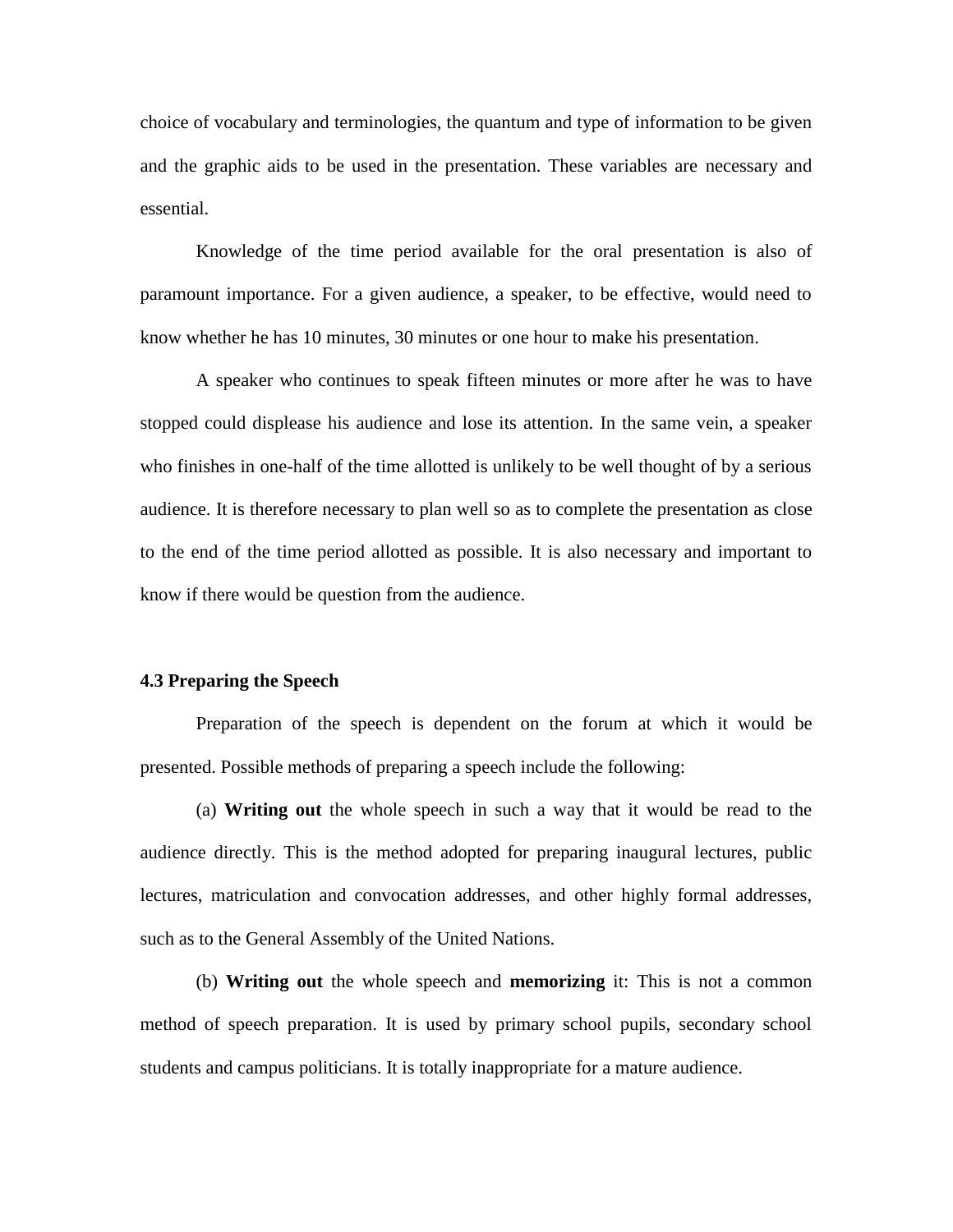(c) **Preparing the speech in outline form** and developing each item during the presentation. This is practiced by those who have good knowledge of the topic being presented.

(d) **Writing out** the whole report **and preparing an outline** from it:

This is a modification of, and an improvement on (c) above.

(e) If the audience is not large, the **speech could be produced in sufficient quantities** to go round. It could then be distributed just before the presentation. The presenter would go through the write-up without necessarily reading it. He could explain or summarize the content of the selected headings. This is the practice at most workshops, seminars and conferences.

#### **4.4 Use of Information Technology**

Whatever the form of preparation of the speech that may be adopted, graphic aids may be used during the actual presentation. Advancement in Information Technology has resulted in the down-sizing of facilities for oral presentation. For instance, the use of hardcopy etcha-chrome slides with slide projector or of hand-drawn transparencies for projection on an illuminator has given way for the slim, portable multimedia projector which receives images and text materials from a personal computer. The use of graphic aids in the oral presentation of a report often makes the message being conveyed more interesting, easier to grasp, and clearer to the audience. It is important to have the graphic aids to be used in the presentation carefully selected and properly prepared.

The graphic aid may be in form of a real object or a model of it. It could also be in form of photographs, tables or figures. These graphic aids may he prepared manually or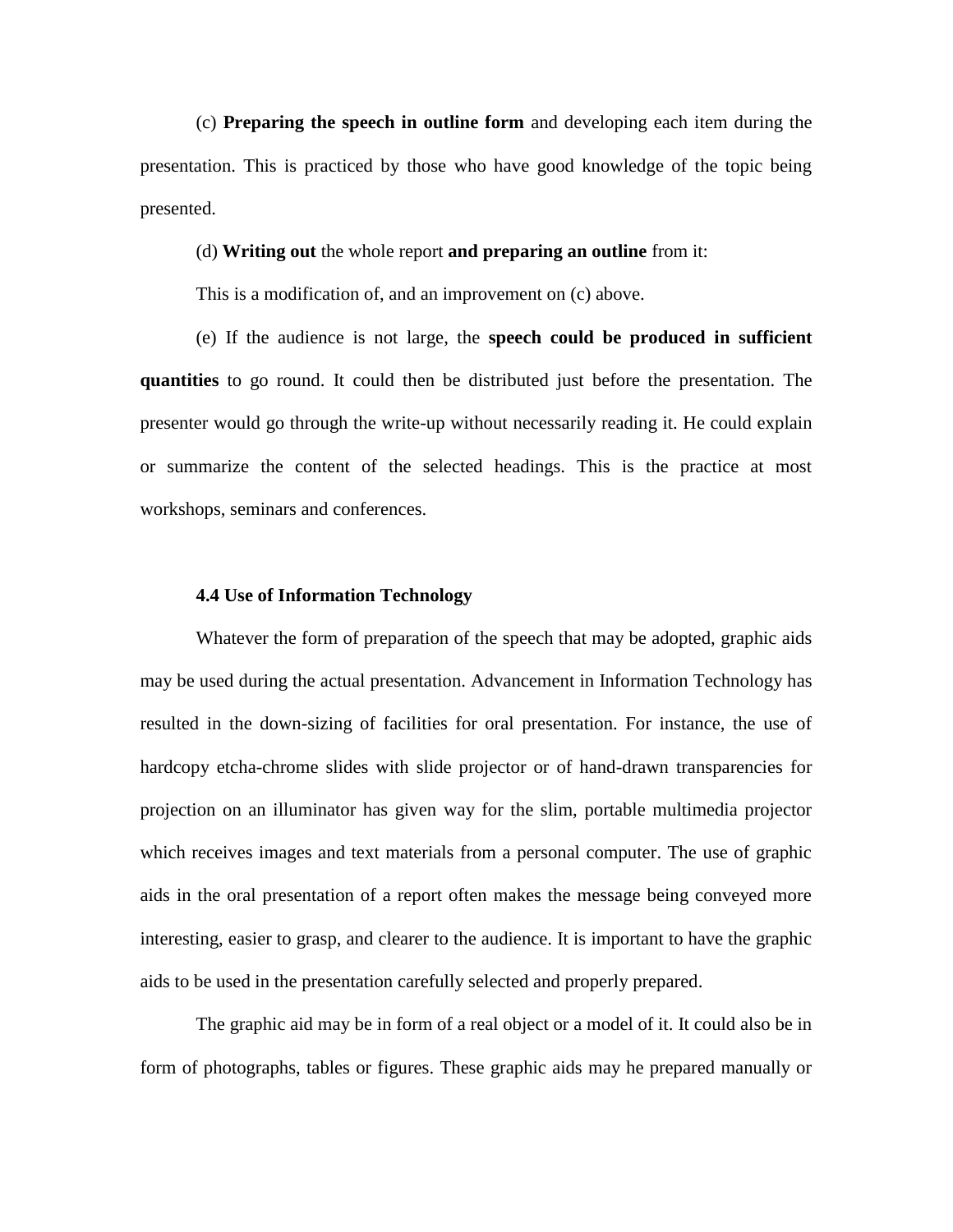with the aid of the computer. The software ideal for oral presentation are Microsoft PowerPoint and Corel Presentation, which depending on the dexterity of the presenter (or producer) could combine interesting animations and audio and video graphics that will keep the audience in rapt attention. The computer can be connected to a liquid crystal display (LCD) or a digital light processing (DLP) projector which displays the illustrations on a large screen.

If the graphic aid would not be clear and neat, or would not make a positive contribution to the understanding of the subject matter, it should be left out.

The emphasis should therefore be on relevant software applications and to also acknowledge and underscore the use of computer in report writing/technical communication. The computer is an efficient too for information processing and the PC is now being applied in virtually all areas of human activities, including report writing. Various applications software are available to execute a wide variety of tasks including word processing, data management, plotting of graphs, system analysis and simulation, Computer Aided Design and Drafting (CADD), Computer Aided Instructions (CAI), Computer Aided Manufacturing (CAM), etc.

Three classes of applications software; namely, **word processors** - for text processing, **spreadsheets** – for preparation of graphic aids i.e tables, charts, graphs, diagrams and sketches and **presentation graphics –** for oral presentation, are valuable tools in technical communication.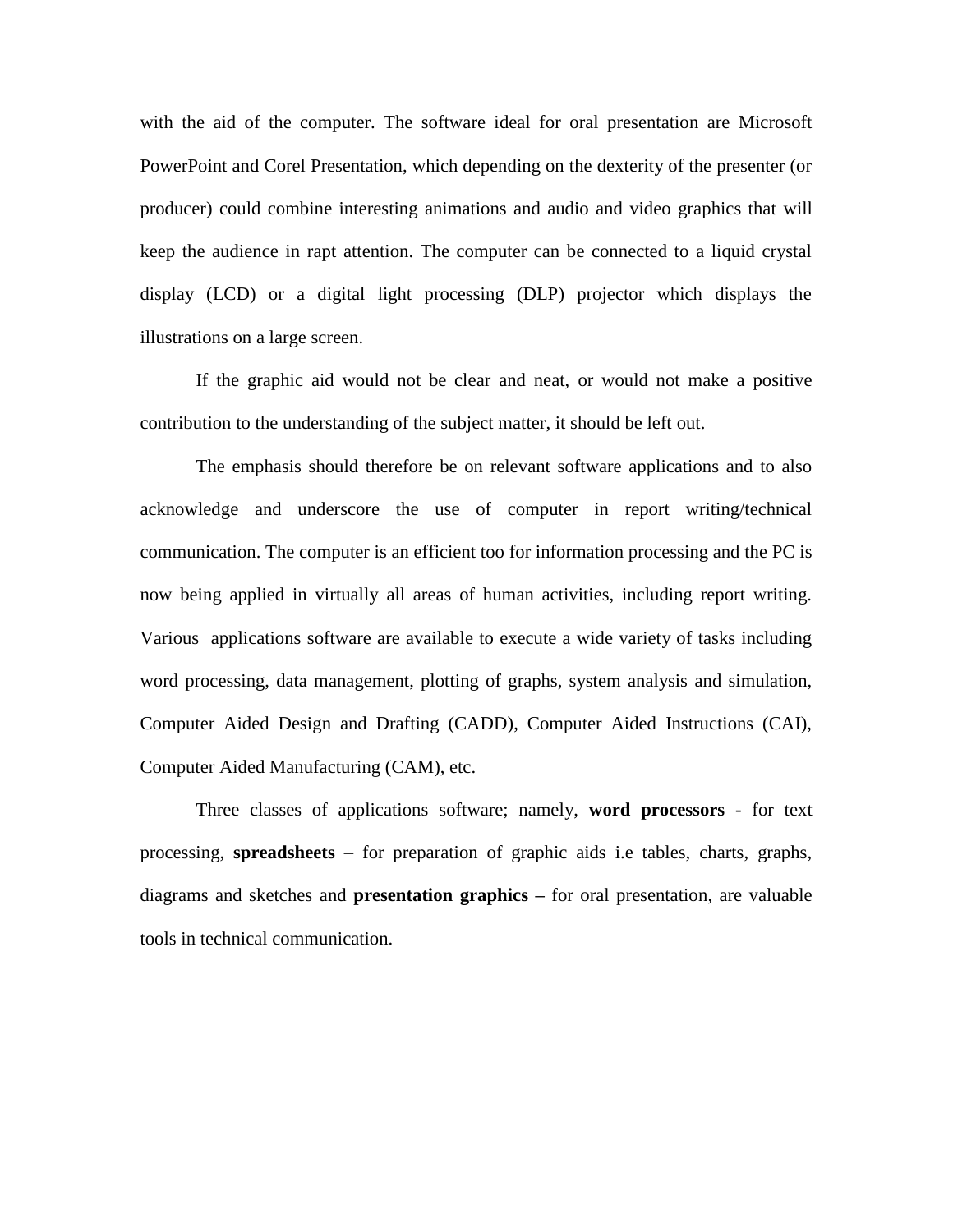#### **4.5 Making the Presentation**

The success of an oral presentation depends largely on the quality of preparation made; namely the preparation of the speech bearing in mind the type of audience, the venue, the time allotted and the selection and preparation of graphic aids. Nevertheless, the possibility of a faulty presentation cannot be ruled out. All but the most experienced speakers can become nervous in front of an audience before which the speech is to be made.

The following guidelines may be helpful:

- $\triangle$  Face the audience as a whole, do not look at individuals.
- $\cdot \cdot$  If there is a stationary microphone, be careful not to walk away from it.
- Where no such microphone is being used walking a little bit should be in order. However, stiffly pacing about should be avoided.
- $\triangle$  Be audible to all members of the audience, and yet avoid being too loud.
- Excessive hand movement, toying with objects, and other odd and obvious habits or mannerisms, should be avoided. They are indicative of nervousness and may distract the audience.
- $\triangle$  Be prepared to answer questions; anticipate questions so as to be able to answer most of them; and make a distinction between knowing the answer to a particular question, not knowing the answer, and hazarding a guess. First understand the question before attempting to answer it.
- $\triangle$  Be courteous to the audience and to the questioner, if any.
- $\hat{\cdot}$  The presentation of graphic aids should be carefully timed for optimum effectiveness.